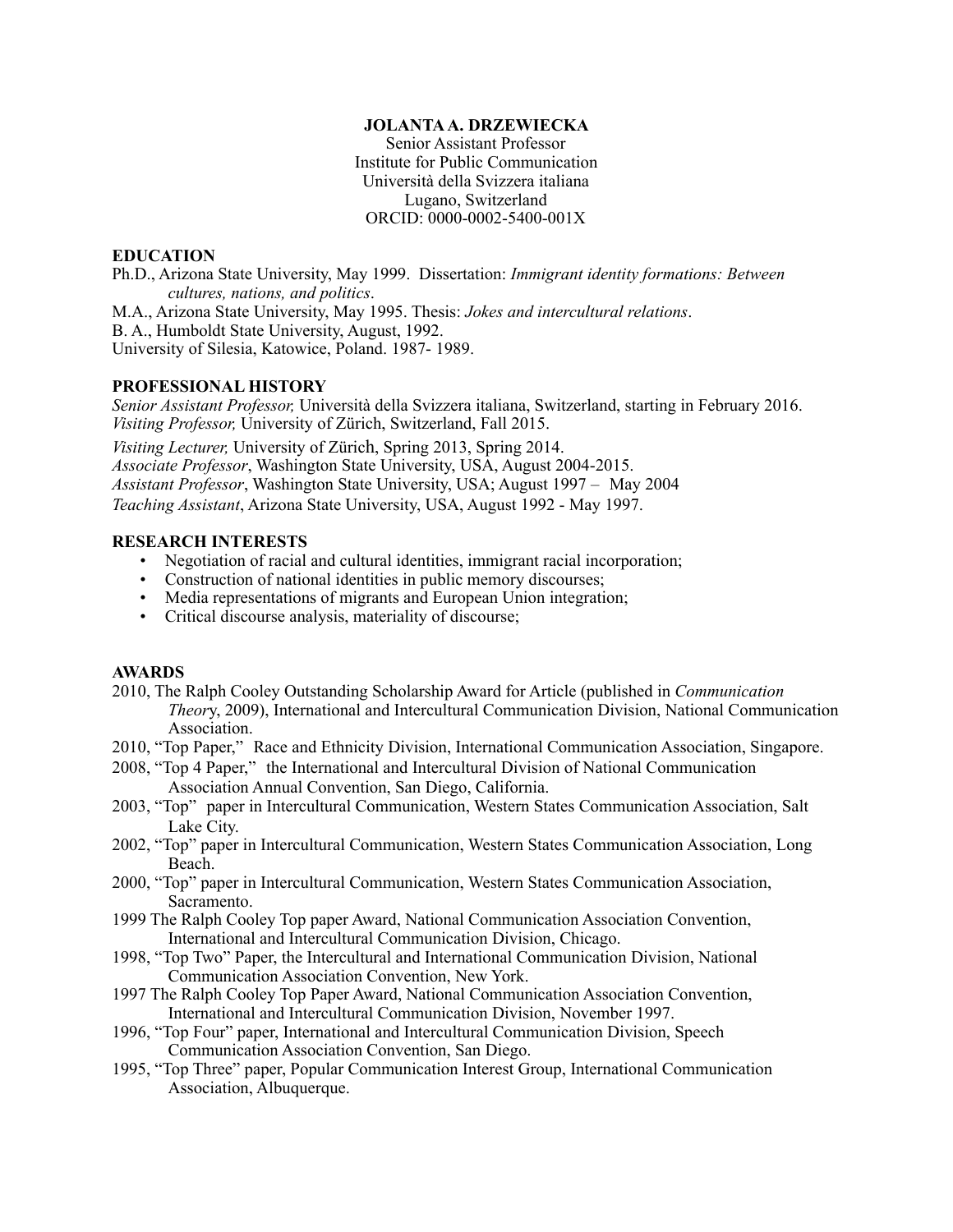### **REFEREED RESEARCH PUBLICATIONS**

- Pande, S. & Drzewiecka, J. A. (2017). Racial incorporation: immigrant alignments with whiteness. *Journal of International and Intercultural Communication.*
- Hoops, J., Thomas, R., & Drzewiecka, J. A. (2016). Polish plumber as a pawn in the British newspaper discourse on Polish post-EU enlargement immigration to the U.K. *Journalism, 17,* 727-743.
- Drzewiecka, J. A. (2014). Aphasia and a legacy of violence: disabling and enabling knowledge of the past in Poland. *Communication and Critical/Cultural Studies*, *11*, 362-381*.* Acceptance rate: 11%
- Drzewiecka, J. A., Hoops, J. Thomas, R. (2014). Rescaling the state and disciplining workers in discourses on EU Polish migration in UK newspapers. *Critical Studies in Media Communication*, *31*, 410-425. Acceptance rate: 6%
- Drzewiecka, J. A. & Steyn, M. (2012). Racial immigrant incorporation: material-symbolic articulation of identities. *Journal of International and Intercultural Communication*, *5*, 1-19*.* Acceptance rate: 14%
- Drzewiecka, J. A. & Steyn, M. (2009). Discourses of exoneration in intercultural translation: Polish immigrants in South Africa*. Communication Theory, 19*, 188-218*.*
- Halualani, T. R., & Mendoza, S. L. & Drzewiecka, J. A. (2009). Critical junctures in intercultural communication studies: A review. *The Review of Communication*, *9*, 17-35.
- Halualani, R. T. & Drzewiecka, J. A. (2008). Deploying "Descent": the politics of diasporic belonging and intercultural communication. *International and Intercultural Communication Annual*, *31*, 59-90.
- Sias, P.M; Drzewiecka, J.A., Meares, M.M.; Bent, R.; Ortega, M.; White, C. (2008) Intercultural friendship development. *Communication Reports*, *21*, 1-13.
- Martin, J. N., Bradford, L. J., Drzewiecka, J. A., Chitgopekar, A. S. (2003). Intercultural dating patterns among young white U. S. Americans: Have they changed in the past 20 years? *Howard Journal of Communications, 14 (2)*, 53-74*.*
- Mendoza, S. L., Halualani, R., & Drzewiecka, J. A. (2002). Moving the discourse on identities in intercultural communication: Structure, culture, and significations. *Communication Quarterly, 50*, pp. 312-327.
- Drzewiecka, J. A. (2002). Reinventing and contesting identities through constitutive discourses: between diaspora and its others. *Communication Quarterly*, *50*, 1-23*.*
- Drzewiecka, J. A. & Halualani, R. (2002). The structural-cultural dialectic of diasporic politics. *Communication Theory*, *12*, 340-366.
- Drzewiecka, J. A. (2002). Collective memory, media representations, and barriers to intercultural dialogue. *Intercultural and International Communication Annual, 25*, 189-220.
- Andsager, J. L. & Drzewiecka, J. A. (2002). Desirability of difference in tourist destinations*. Annals of Tourism Research*, *29*, 401-421.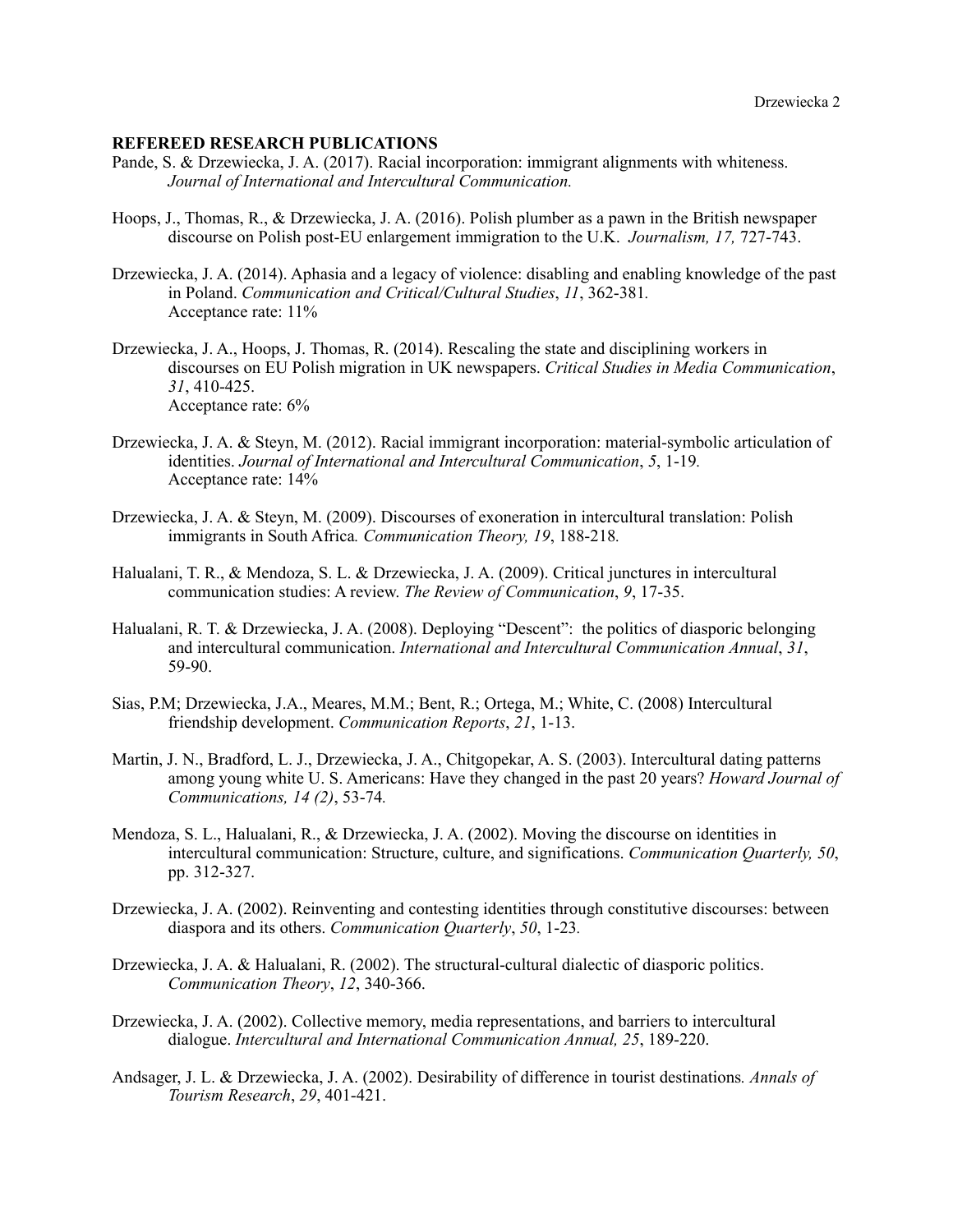- Chen, T., Drzewiecka, J. A. & Sias, P. (2001). Dialectical tensions in Taiwanese international student friendships. *Qualitative Research Reports in Communication, 2*, 57-65.
- Drzewiecka, J. A. (2000). Discursive construction of differences: Ethnic immigrant identities and distinctions. *Intercultural and International Communication Annual*, *23*, 241-270.
- Drzewiecka, J. A. & Nakayama, T. K. (1998). City Sites: Postmodern urban space and the communication of identity*. Southern Journal of Communication*, *64*, 20-31.

#### **EDITED BOOK**

Drzewiecka, J. A. & Nakayama, T. (in press). Global Dialectics in Culture and Communication: Case Studies. New York, USA: Peter Lang.

#### **EDITOR, SPECIAL ISSUE**

Drzewiecka, J. A., Ehrenhaus, P. & Owen, A. S. (co-editors) (2016). Memory, Culture and Difference. *Journal of International and Intercultural Communication, 9.*

Drzewiecka, J. A., Ehrenhaus, P. & Owen, A. S. (2016). Memory, culture and difference: Critical reflections. *Journal of International and Intercultural Communication*, 9, 199-203.

### **INVITED PUBLICATIONS**

# **Encyclopedia entries**

- Hoops, J. & Drzewiecka, J. A. (2017). Critical approaches to culture and communication (10 000 words). *Oxford Research Encyclopedia of Communication.*
- Drzewiecka, J. A. (2017). Diaspora and diasporic identity (2,000 words). *International Encyclopedia of Intercultural Communication*, Y. Y. Kim (Eds). Boston, MA: Wiley-Blackwell.
- Drzewiecka, J. A. (2017). Identity, poststructuralist approaches (4,000 words). International *Encyclopedia of Intercultural Communication*, Y. Y. Kim (Eds). Boston, MA: Wiley-Blackwell.

#### **Outreach**

- Drzewiecka, J. A. (2015). Diaspora. Key concepts in intercultural dialogue. Center for Intercultural Dialogue. https://centerforinterculturaldialogue.org/publications/key-concepts-in-interculturaldialogue-by-concept/
- Drzewiecka, J. A. (2015). Racial integration. Key concepts in intercultural dialogue. Center for Intercultural Dialogue. https://centerforinterculturaldialogue.org/publications/key-concepts-inintercultural-dialogue-by-concept/
- Drzewiecka, J. A. (2014). Intra-European Union migration: more rights for migrant EU citizens? *Communication Currents,* 9(4).

### **Book chapters**

- Mendoza, S. L., Halualani, R., & Drzewiecka, J. A. (2002/2014). Moving the discourse on identities in intercultural communication: Structure, culture, and significations. In M. Asante, Y. Miike, & J. Yin, (Eds.), *The global intercultural communication reader (2<sup>nd</sup> edition)*, (pp. 415-428). New York: Routledge.
- Drzewiecka, J. A. (2010). Public memories and diasporic relations: "new" concepts in intercultural communication. In T. K. Nakayama & R. T. Halualani, (Eds.,) *The handbook of critical intercultural communication studies, (pp. 286-310)*. Malden, MA: Blackwell-Wiley.
- Alberts, J K. & Drzewiecka, J. A. (2008). Understanding the communication and relational dynamics of humor. In M. T. Motley, (Ed.) *Addressing Communicators' Dilemmas: Studies in Applied Interpersonal Communication,* (pp*.* 229-24)*.* Thousand Oaks: Sage.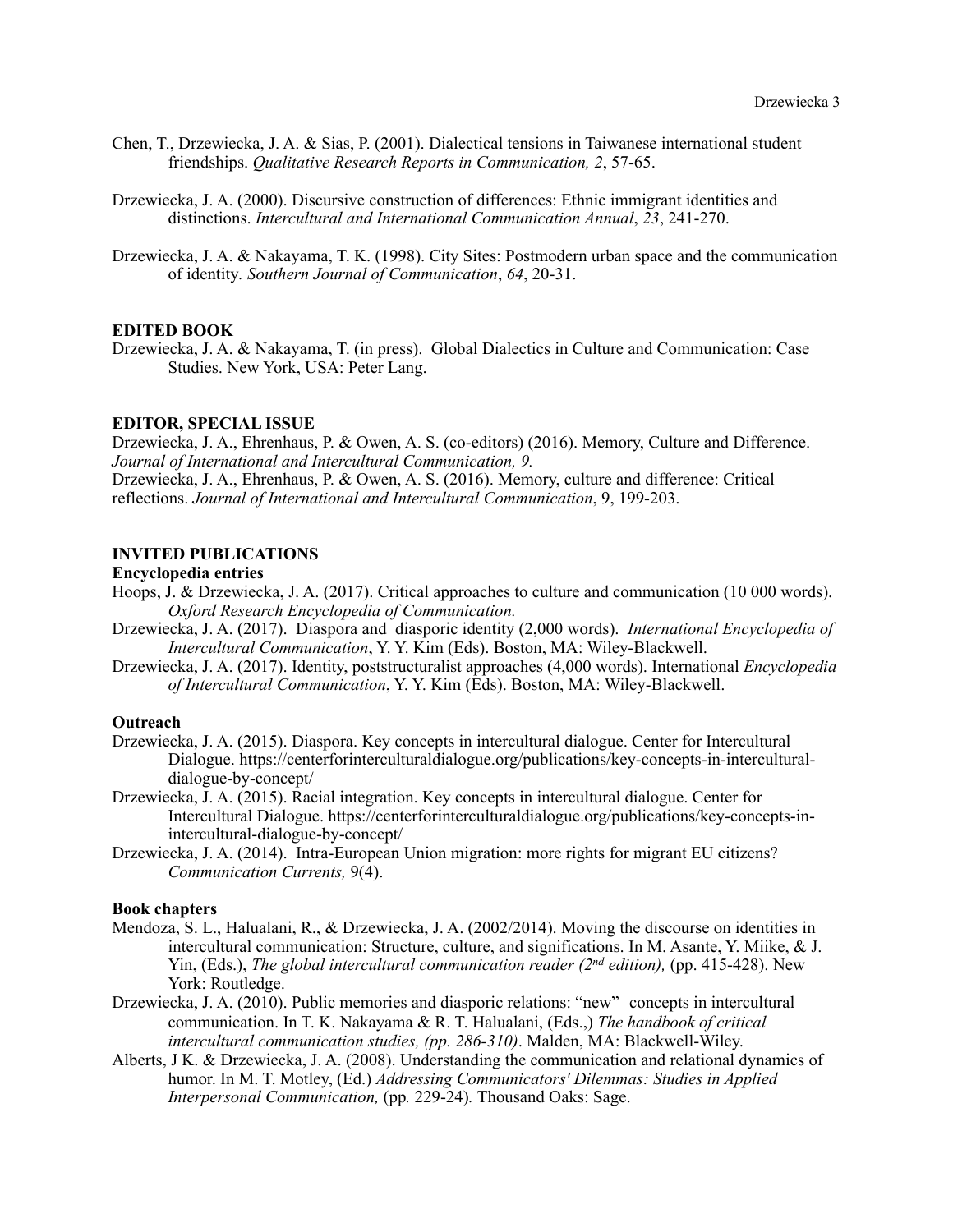- Drzewiecka, J. A. & Draznin, N. (2005). A Polish Jewish American story: collective memories and intergroup relations. In L.A. Samovar, R. Porter, & E.R. McDaniel (Eds), *Intercultural communication: A reader* (11th ed., pp. TBD). Belmont, CA: Wadsworth.
- Drzewiecka, J. A. & Wong(Lau), K. (1999). White ethnicity born in performance. In T. K. Nakayama and J. Martin (Eds.). *Whiteness: The Social Communication of Identity*, (pp. 198-216). Newbury Park, CA: Sage.

### **Book Reviews**

Drzewiecka, J. A. (2003). Linguistic Human Rights. [Review of the book *Language: A right and a resource* by Miklós Kontra, Robert Phillipson, Tove Skutnabb-Kangas and Tibor Várady (eds.)]. *Patterns of Prejudice*, *37*.

Drzewiecka, J. A. (2001). [Review of the book *Meanings in Madagascar: Cases of Intercultural Communication* by D. Øyvind]. *Communication Education*, *50*, 85-87.

### **Teaching Manual**

Bradford, L & Drzewiecka, J. A. (1997). Instructor's Resource Manual to *Intercultural Communication in Contexts* by Judith Martin and Thomas Nakayama. Mountain View, CA: Mayfield.

#### **INVITED PRESENTATIONS**

- Drzewiecka, J. A. (2015, September). Rescaling the state and disciplining workers in discourses on EU Polish migration in UK newspapers. Institut für Publizistikwissenschaft und Medienforschung, University of Zürich, Switzerland.
- Drzewiecka, J. A. (2014, June). Aphasia and a legacy of violence: disabling and enabling knowledge of the past in Poland. Augsburg University, Augsburg, Germany.
- Drzewiecka. J. A. (2010, June). Discourses of exoneration in intercultural translation: Polish immigrants in South Africa. Zeppelin University, Friedrichshafen, Germany.
- Drzewiecka, J. A. (2001, June). Diaspora as a transnational site of exclusions and power struggles. Presentation made to the Institute for Intercultural Diversity Studies, Graduate School in Humanities and Sociology Department, University of Cape Town, South Africa.

#### **Conferences**

- Respondent, *Ireland, France, Brazil, China, India, and the United States: News media coverage and the framing of crisis events* Intercultural and International Communication Division, NCA Annual Convention, Chicago, November 2014.
- Discussant, Intercultural and International Communication Division, *Past Challenges Present Victories.* NCA Annual Convention, Chicago, November, 2014.
- Respondent, Intercultural and International Communication Division, NCA, Orlando, Fl., November, 2012.
- Discussant, Mapping Out Critical Intercultural Communication Studies: Junctures, Possibilities, Insights, and Alliances, NCA, San Francisco, November, 2010.
- Discussant, The future of Intercultural Communication Scholarship, NCA, Chicago, 2009.
- Discussant, Theoretical Complications: A Critical Turn in Intercultural Communication, NCA, Chicago, 2007.

Respondent, International and Intercultural Communication Division, NCA, San Antonio, TX, 2006, Respondent, International and Intercultural Communication Division, NCA, New Orleans, 2002.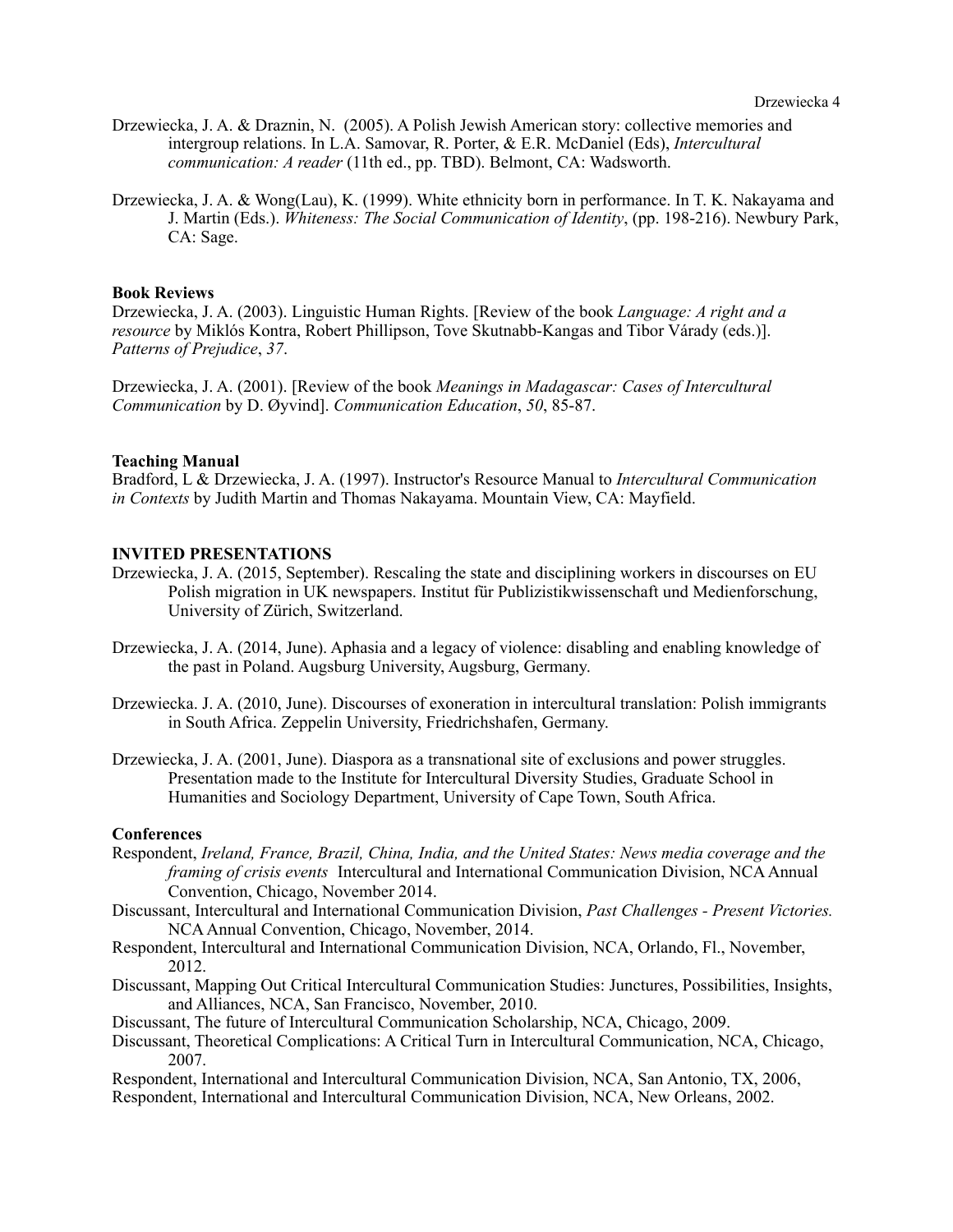Respondent, Taking Stock, Initiating Discussion and Creating the Future, NCA, New Orleans, 2002.

## **REFEREED CONFERENCE PRESENTATIONS**

*.*

- Greco, S., Drzewiecka, J. A. & Hernandez, G. (2017, May). "Fortress Europe" divided: Argumentative analysis of the coverage of border closing by European newspapers. Paper accepted for presentation at the Approaches to Migration, Language and Identity conference, University of Lausanne, May 4-6, 2017.
- Drzewiecka, J. A. & Hernandez, G. (2016, November). *Reconstructing "Fortress Europe": Coverage of the "Refugee Crisis" by European Newspapers.* International and Intercultural Communication Division, NCA Annual Convention, Philadelphia.
- Drzewiecka, J. A. (2016, July). *Remembering the Absent Other: cultural therapy for Polish national identity*. Paper presented to the Post-Socialist and Post-Authoritarian Communication Working Group, IAMCR, Leicester, UK.
- Hasian, M. & Drzewiecka, J. (2014, November)*. Between ruins and renewal: selecting Polish and Russian remembrances of the Katyń massacre*. Paper presented to the Critical and Cultural Studies Division, NCA, Chicago.
- Pande, S., Sauerbier, R. & Drzewiecka, J. A. (2014, November). *National immigration reform in state newspapers*. Paper presented to the International and Intercultural Communication Division, NCA, Chicago.
- Drzewiecka, J. A. (2013). *Aphasia and a legacy of violence: disabling and enabling history in Poland.* Paper presented to the Critical and Cultural Studies Division, NCA, Washington DC.
- Pande, S. & Drzewiecka, J. A. (2013). *Asian India immigrant identity racial incorporation through multiple Others*. Paper presented to the International and Intercultural Communication Division, NCA, Washington DC.
- Pande, S. & Drzewiecka, J. (2012). *Racial incorporation: immigrant alignments with whiteness*. Paper presented to the Race and Ethnicity Division, ICA, London.
- Hoops, J. Thomas, R., Drzewiecka, J. A., & Ross, S. D. (2010). *Polish plumber as a pawn in the British newspaper discourse on Polish post-EU enlargement immigration to the U.K.* **Top paper**. International Communication Association Annual Convention, Singapore.
- Drzewiecka, J. A. (2009). *Conflicted memories and entangled histories; The Holocaust and Polish national identity*. National Communication Association Summer Conference on Intercultural Dialogue. July 22-26, Maltepe University, Istanbul, Turkey.
- Drzewiecka, J. A. & Steyn, M. (2009). *Materiality of immigrant identity: Polish immigrants in South Africa.* International and Intercultural Division of the National Communication Association Annual Convention, Chicago, Illinois.
- Halualani, T. R., & Mendoza, S. L. & Drzewiecka, J. A. (2008). Critical Junctures in Intercultural Communication Studies: A Review. **Top 4 Paper** presented to the International and Intercultural Division of the National Communication Association Annual Convention, San Diego, California.
- Drzewiecka, J. A. (November, 2008). *Public memories in the shadow of the Other; Divided memories and national identity*. Presented to the International and Intercultural Division of the National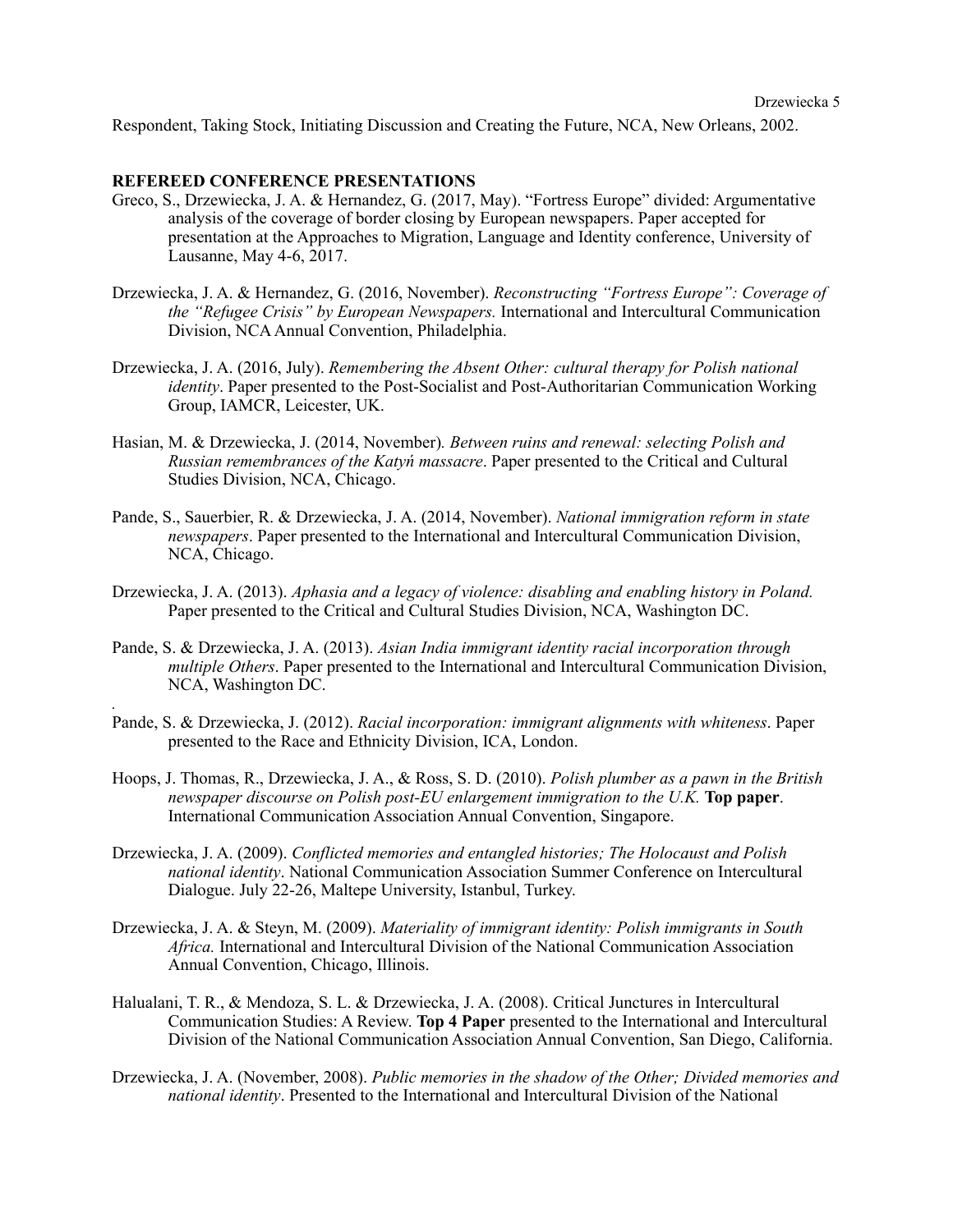Communication Association Annual Convention, San Diego, California.

- Drzewiecka, J. A. & Steyn, M. (November, 2007). *Discourses of exoneration in translation: Polish immigrants in South Africa.* Presented to the Critical and Cultural Studies Division of the National Communication Association Annual Convention, Chicago, Illinois.
- Drzewiecka, J. A. (October, 2007). *A renegotiation of collective memories in the shadow of the Other: Divided memories and Polish national identity.* Paper presented at the Public Memory and Ethnicity Conference, Portland, Oregon.
- Drzewiecka, J. A. & Steyn, M. (November, 2006). *In-between alignments: Identity choices among Polish immigrants in South Africa.* Presented to the International and Intercultural Communication Division of the National Communication Association Annual Convention, San Antonio, Texas.
- Drzewiecka, J. A. & Steyn, M. (June, 2006). *"I came from a white country": Polish immigrants in South Africa.* Paper presented to the Race and Ethnicity Division at the International Communication Association Annual Convention, Dresden, Germany.
- Drzewiecka, J. A. (November, 2005). *The Shadow of the Other: A Negotiation of Polish National Identity and Collective Memories.* Paper presented to the International and Intercultural Communication Division at the National Communication Association Annual Convention, Boston.
- Drzewiecka, J. A. (May, 2003). *Constitutive discourse in transnational contexts; strategic formation of flexible subjects between Poland and its diaspora*. Paper presented at the International Communication Association Annual Convention, San Diego.
- Mendoza, S. L., Halualani, R., & Drzewiecka, J. A. (February, 2003). *Moving the discourse on identities in intercultural communication: Structure, culture, and significations*. **Top paper** presented to the Intercultural Communication Interest Group, WSCA, Salt Lake City.
- Drzewiecka, J. A. (November, 2002). *Between the Diaspora and the Nation: Constructing Diasporic Identity*. Paper presented to the Intercultural and International Communication Division, National Communication Association, New Orleans
- Halualani, R. T., & Drzewiecka, J. A. (March, 2002). *Moving cultures and politics: The structural cultural dialectics of diasporic politics*. **Top paper** presented to the Intercultural Communication Interest Group, Western States Communication Association, Long Beach.
- Drzewiecka, J. A. (November, 2001). *Diaspora as a transnational site of exclusions and power struggles*. Paper presented to the Intercultural and International Communication Division, National Communication Association, Atlanta.
- Drzewiecka, J. A. & Halualani, R. (November, 2001). *The structural-cultural dialectic of diasporic politics*. Paper presented to the Critical and Cultural Studies Division, NCA, Atlanta.
- Drzewiecka, J. A. (November, 2001). *The nation strikes back; strategic reemergence of diasporic connections between Poland and Poles in the former Soviet Republics*. Paper presented to the Organizational Communication Division, NCA, Atlanta.
- Drzewiecka, J. A. (November, 2001). *Ideologies of self-other relations: undoing the binary closure in intercultural identity studies*. Paper presented to the Intercultural and International Communication Division, NCA, Atlanta.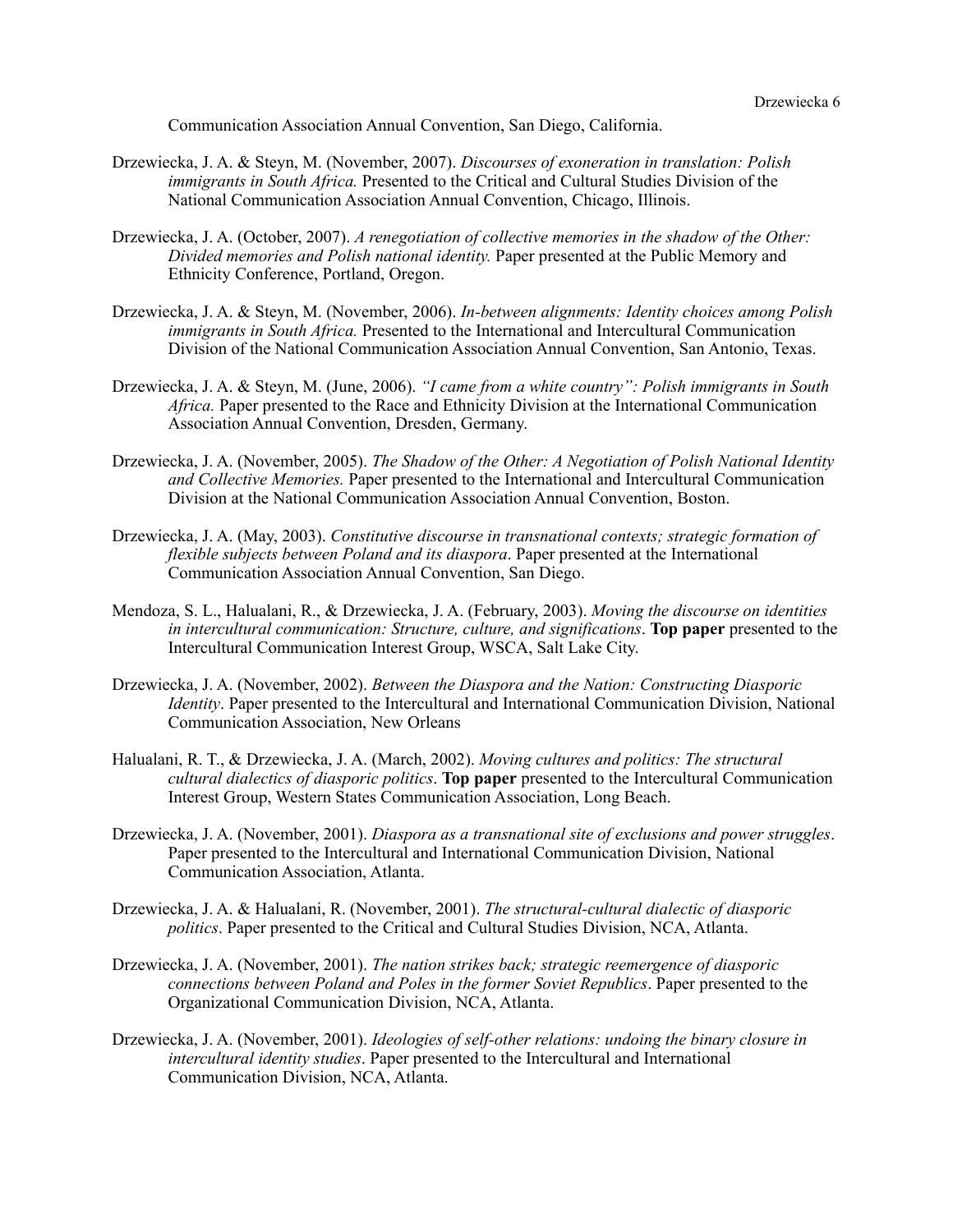- Chen, T., Drzewiecka, J. A. & Sias, P. (February, 2001). *Dialectical tensions within intercultural friendships among Taiwanese international students*. Paper presented to the Intercultural Communication Interest Group, WSCA, Coeur d'Alene.
- Drzewiecka, J. A. (February, 2001). *Diaspora and transnational dynamics of exclusion*. Paper presented to the Intercultural Communication Interest Group, WSCA, Coeur d'Alene.
- Drzewiecka, J. A. (July, 2000). *Diaspora as a transnational site of competing identities and power struggles.* Paper presented to the Transnationalism Seminar at the Cultural Politics NCA Summer Conference, Iowa.
- Andsager, J. L. & Drzewiecka, J. A. (June, 2000). *Desirable and undesirable differences: Interpretations of tourists' destinations.* Paper presented to the Intercultural Division, International Communication Association Convention, Acapulco.
- Drzewiecka, J. A. (February, 2000). *Between Diaspora and nation: Battle of imagination and transnational politics.* **Top paper** presented to the Intercultural Communication Interest Group, Western States Communication Association Convention, Sacramento.
- Drzewiecka, J. A. (November, 1999). *Reinvention and performativity of cultural identity*. **Top paper** presented to the Intercultural and International Division, NCA, Chicago.
- Drzewiecka, J. A. (November, 1999). *Polish Americans and Jewish Americans: Self-Other relations through historical and transnational struggles.* Paper presented to the Critical and Cultural Studies Division, NCA, Chicago.
- Drzewiecka, J. A. (November, 1998). *Caught between cultures: Immigrant identity formations.* **Top Two paper** presented to the Intercultural and International Communication Division, National Communication Association Convention, New York.
- Drzewiecka, J. A. & Nakayama, T. K. (November, 1997). *The tourist, the other, and reflexivity: Travel guidebooks and intercultural contact*. **Top paper** presented to the Intercultural and International Communication Division, Speech Communication Association Convention, Chicago.
- Drzewiecka, J. A. & Wong Lau), K. (November, 1997). *White ethnicity born in performance*. Paper presented to the International and Intercultural Division, Speech Communication Association Convention, Chicago, 1997.
- Drzewiecka, J. A. & Alberts, J. K. (November, 1996). *Ethnic jokes and intercultural communication*. **Top Four paper** presented to the in International and Intercultural Communication Division, Speech Communication Association Convention, San Diego.
- Martin, J., Drzewiecka, J. A., Chitgopekar, A. S., Bradford, L. (November, 1996). *Interethnic dating relationships among U.S. college students: have they changed in the past fifteen years?* Paper presented to the International and Intercultural Division, Speech Communication Association Convention, San Diego.
- Drzewiecka, J. A. Kellar-Guenther, Y. (November, 1996). *Drug resistance and friendship: Adolescents' dilemmas*. Paper presented to the Applied Communication Division of Speech Communication Association Convention, San Diego.
- Nakayama, T. K. & Drzewiecka, J. A. (May, 1996). *City Sites: Postmodern urban space and the communication of identity.* Paper presented at the International Communication Association